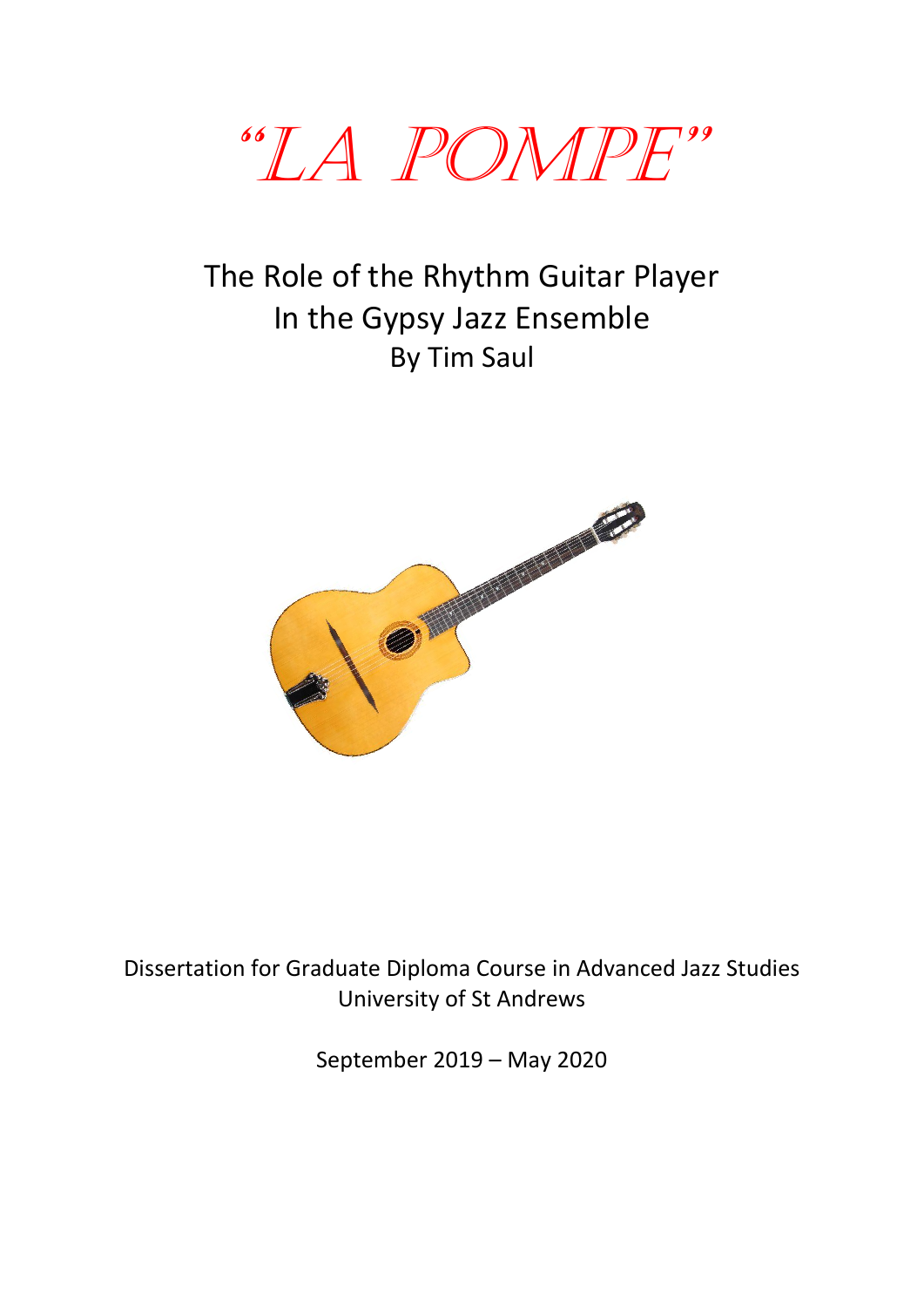# Summary of Contents

- 1. Introduction to Jazz Manouche
- 2. Historical Background
- 3. Style Development
- 4. Line up of Gypsy Jazz Ensembles
- 5. Style & Playing Technique
- 6. Essential Techniques
- 7. Harmonic Function
- 8. Percussive Function
- 9. Pitfalls for the Rhythm Player
- 10. Musical Examples Notation & Tablature
- 11. Sources
- 12. Appendices Guitar Chord Shapes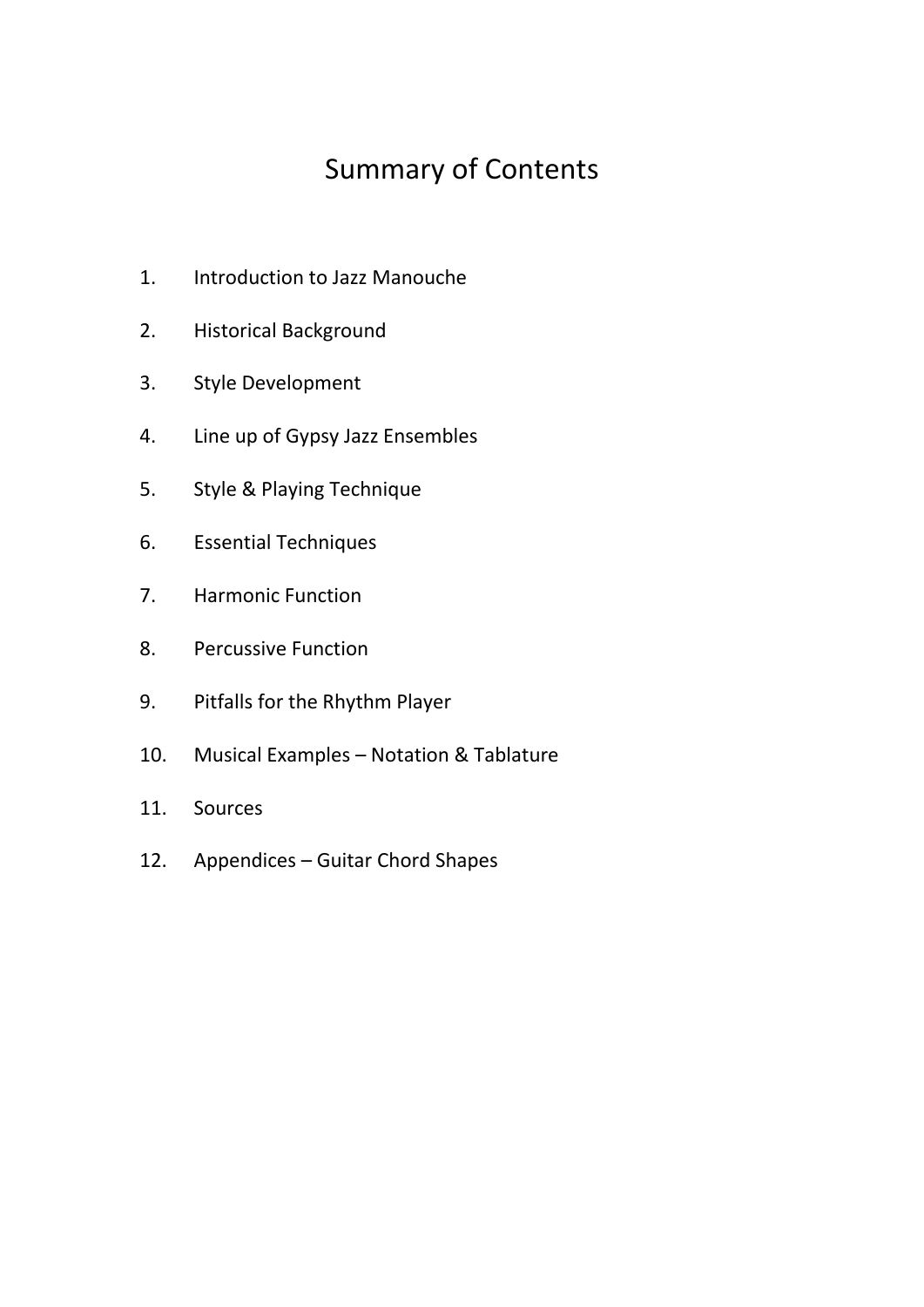## 1 - Introduction to Jazz Manouche

Gypsy jazz (also known as Jazz Manouche, gypsy swing or hot club jazz) is a jazz style generally accepted to have been started by the Romani guitarist Django Reinhardt in Paris during the 1930s. The style is known as Jazz Manouche, partly due to Reinhardt being from the Manouche Sinti clan.

In 1934, Django Reinhardt and Stephane Grappelli introduced a jazz line-up with no drums or horns. But it did have strings and this instrumental line-up had not been heard before. Their ensemble was called the Quintette du Hot Club de France (QHCF), comprising three guitars, one violin and a double bass.

Django Reinhardt was foremost among a group of gypsy guitarists working in Paris from the 1930s to the 1950s. Many gypsy musicians worked in Paris in popular 'Bal Musette' ensembles in which the lead instrument was typically an accordion with banjo accompaniment. The banjo was popular since it was a loud instrument and could compete with the accordion in noisy venues.

Stylistic performance elements of both the accordion and the banjo appear in the "gypsy jazz" sound, with arpeggios and decorations typical of accordionists transferred to the rhythm guitar, and a right hand attack applied to the lead acoustic guitar to achieve maximum volume in an era of little or no electric amplification.

Another element of the ensemble sound wasthe use of stringed instruments only, which was unusual for its day. The absence of brass lead instruments and drums or traps was a novelty in a jazz context, as well as the use of the double bass which had taken over from the brass bass (sousaphone) to play bass lines.

The absence of drums was compensated for by a highly rhythmic and percussive style of guitar accompaniment called *"La Pompe"* which supplied both rhythm and harmonic support for the soloists.

Gypsy jazz can be performed on guitars alone with or without double bass. But in the QHCF, solos were shared between Reinhardt on guitar and jazz violinist Stephane Grappelli. Later line-ups of the Quintette featured clarinet,saxophone or voice as alternate lead instruments to the guitar, and these are sometimes featured in contemporary gypsy jazz ensembles in place of the violin, although obviously departing from the original "all-strings" format.

Later recordings made by Django in the late 40's and early 50's feature piano and kit drums in the rhythm section, with Django himself playing the new-fangled electric guitar. These recordings were heavily influenced by Django's visit to the USA and his contact with Duke Ellington and Louis Armstrong.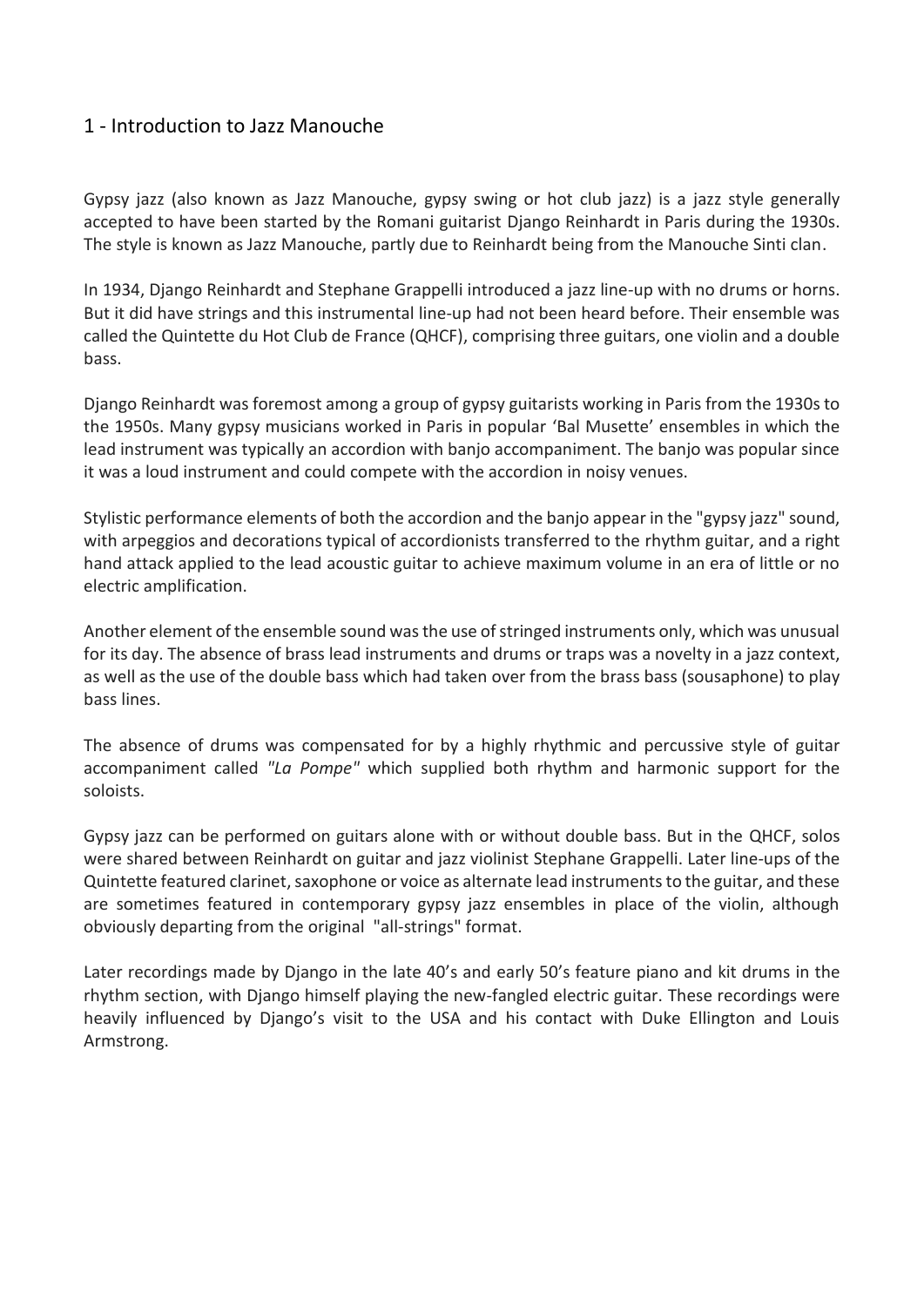### 2 - Historical Background

Jean 'Django' Reinhardt was born in 1910 and lived only to the age of 43, until his untimely death in 1953 in the village of Samois-sur-Seine in France. In his teenage years he learned to play on a banjoguitar, which had 6 strings and a banjo vellum head, utilising the standard guitar tuning of E A D G B E, which is still used today.

In 1928, Reinhardt was seriously injured in a caravan fire, suffering severe burns to his left hand and right leg. After a long recovery, he regained partial use of his left hand, but was forced to devise simplified fingerings and chord shapes to permit him to continue to play the guitar. His left hand mobility was severely compromised following injuries sustained in the caravan fire, with use of thumb, index and middle fingers and only minimal articulation of his third and fourth fingers.

His extraordinary skill attracted the attention of the Hot Club of France which was a jazz appreciation society, formed in 1932 by a dedicated group of jazz enthusiasts, who organised concerts.

In 1934 the Quintet of the Hot Club de France was formed, with an original line-up of Stephane Grappelly (later spelt Grappelli) (violin), Django Reinhardt (guitar), Roger Chaput (guitar), Joseph Reinhardt, (Django's brother) (guitar) and Louis Vola (double bass).

Reinhardt and his band used a range of guitar models available in France, but dominant among them was the Selmer guitar (a.k.a. Selmer-Maccaferri or Maccaferri guitar) designed and signed by Italian luthier Mario Maccaferri. Maccaferri parted company with Selmer in 1933 and later models were just known as "Selmer".

These guitars were made in two first versions, the earliest with a large "D" shaped sound hole, the Grande Bouche and later models with a smaller "O" shaped sound hole, the Petite Bouche**.** Both models were originally constructed with 12<sup>th</sup> fret to body, following the traditional construction of the Spanish classical guitar.

The Petite Bouche models are considered most suited to lead guitar playing. Today, designs based on this model are popular enough to be marketed as "gypsy jazz guitars" and are the guitars of choice for most players on account of their sound projection, responsiveness and particular tonal characteristics.

The "D Hole" of Grande Bouche models are favoured by rhythm guitar players, but are often seen playing the lead part.

Variations on the original designs included models with  $12<sup>th</sup>$  or  $14<sup>th</sup>$  fret to body, for both Petite Bouche and Grande Bouche models. A small number of Grande Bouche models were fitted with an internal resonator box, which was supposed to improve the sound projection of the instrument. This frequently proved to be more trouble than it was worth since the resonator often became detached and rattled around inside the instrument.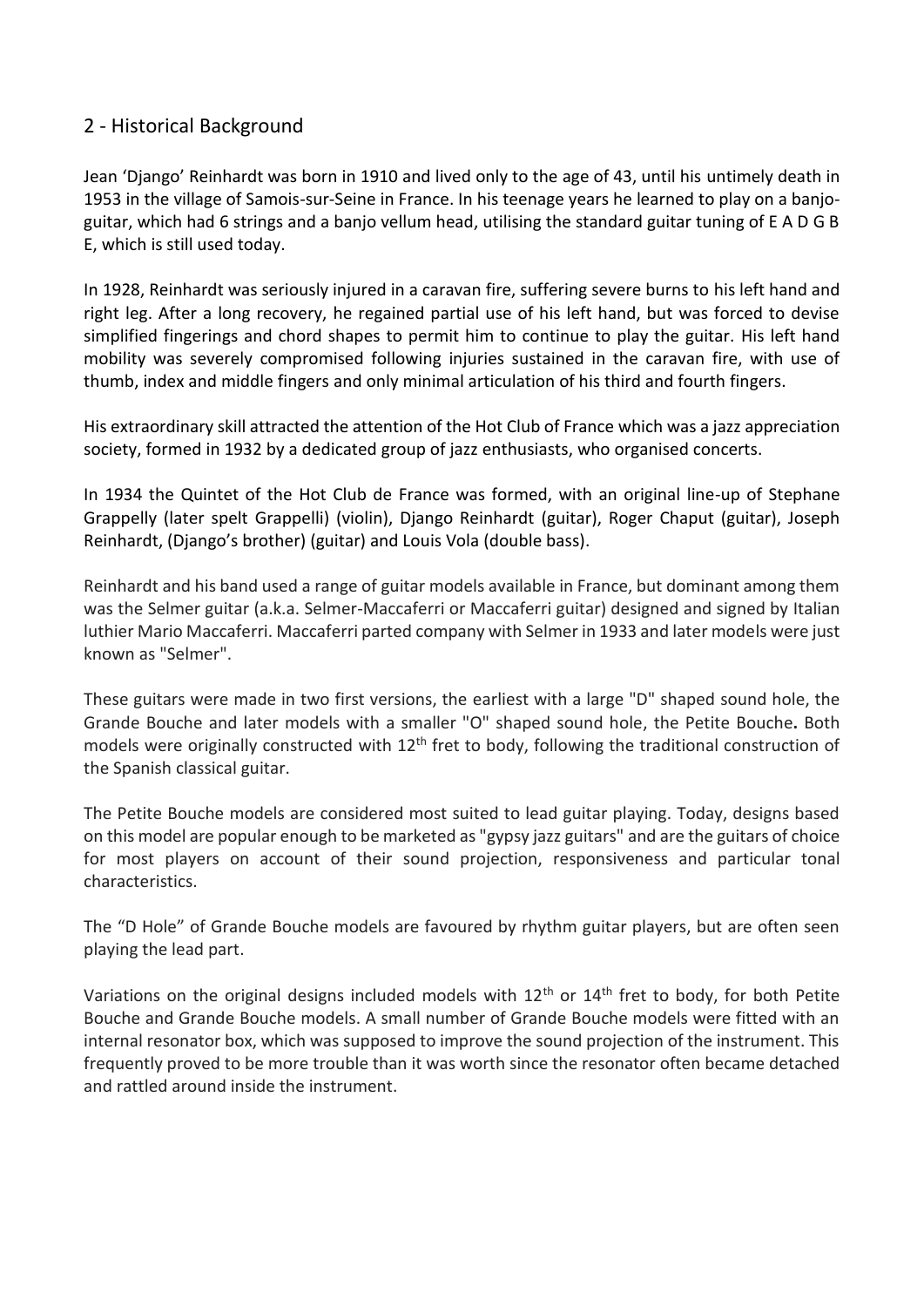## 3 – Style Development

The original Quintette du Hot Club de France played acoustically without a drummer, making use of the acoustic guitar as a lead instrument. In addition the violin also played the melody and both guitar and violin are still the main solo instruments in contemporary ensembles. Some bands also include clarinet, accordion and occasionally mandolin.

Since the line-up does not normally feature a kit drummer, the rhythm guitar must provide a solid and often percussive accompaniment which is known as "*La Pompe*" or Gypsy Pump. This effectively replaces the drums.

"*La Pompe*" may be compared to the "boom-chick" accompaniment on bluegrass music and tends to emphasis the 2<sup>nd</sup> and 4<sup>th</sup> beats of each bar. The hand and forearm of the strumming hand must not rest on the top of the guitar, to allow the maximum volume of the instrument to be available when required. Ensembles prefer to aim for an acoustic sound even when playing amplified concerts, and always in informal jam sessions.

The rhythm player traditionally plays 4 down strokes in the bar, accentuating the  $2^{nd}$  and  $4^{th}$  beats. He releases the fretting hand after each down stroke, which shortens the duration of the chord, providing a percussive effect. This technique if known as the half mute.

In the early development of gypsy jazz, most players learned to play guitar by rote, imitating the chord shapes and strumming styles demonstrated to them by an experienced player. Today, this still remains the most effective wasy to learn the style.

Musical literacy was either non-existent or at best very basic and there was little opportunity to learn to read musical notation. Players used simple closed chord shapes which were easily learned and could be transposed to different keys simply by shifting position on the fretboard. See section 9 for examples.

#### *From Gypsy Jazz Michael Dregni p.61*

"Behind Django, Nin-Nin (nick-name of Django's brother, Joseph Reinhardt) and Roger Chaput pump out *"La Pompe"*, the fierce *boom-chik, boom-chik* rhythm that would become the trademark of Gypsy Jazz. Their chording was based on Balkan Tziganes music, striking each beat with a percussive strum, any sustain choked off by dampening the strings instantly after the downward stroke. Django and the other Gypsy guitarist hit the first and third beats with bass notes – often alternating notes – then accentuated the second a fourth beats with chords. Each beat was quick and crisp, a combination of a guitar's chords, a bass's walking line and a drum's beat, creating a full band's sound with a minimum of instrumentation.

The pompeurs adopted this Tziganes rhythm to accompany waltzes and java in the *bals musettes* as well as four-four time foxtrots. The sound of *La Pompe* was best when it was *leger et sec* (light and dry), making an ideal rhythmic accompaniment to a violin, accordion, or as the music developed, a solo guitar.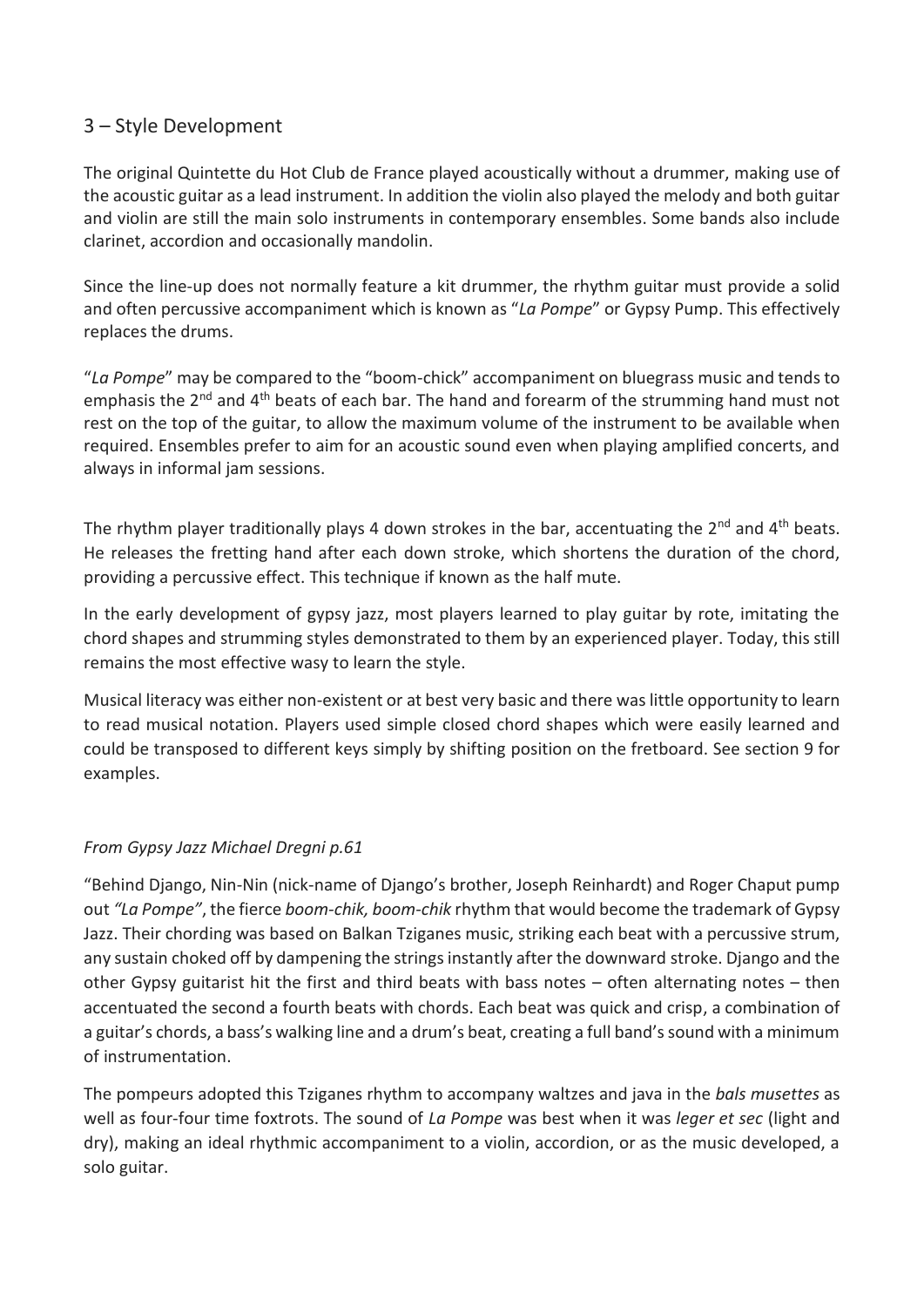The basic *pompe* could then be accentuated by half-note fills and quick rhythmic triplets, such as strummed adaptions of the Gypsy flamenco *rasqueado* which flamenco players played with a quick unfurling of their fingernails across the strings. This device became known as *les trousseaux de cles* the shaking of a bunch of keys.

To drive the harmonic chords, rhythm players added tremolo chords, echoing the sound of balalaikas from *café russe* orchestras."

The basic *pompe* would be adapted to provide suitable accompaniment for waltzes, ballads, Bossa Nova and other Latin styles as required.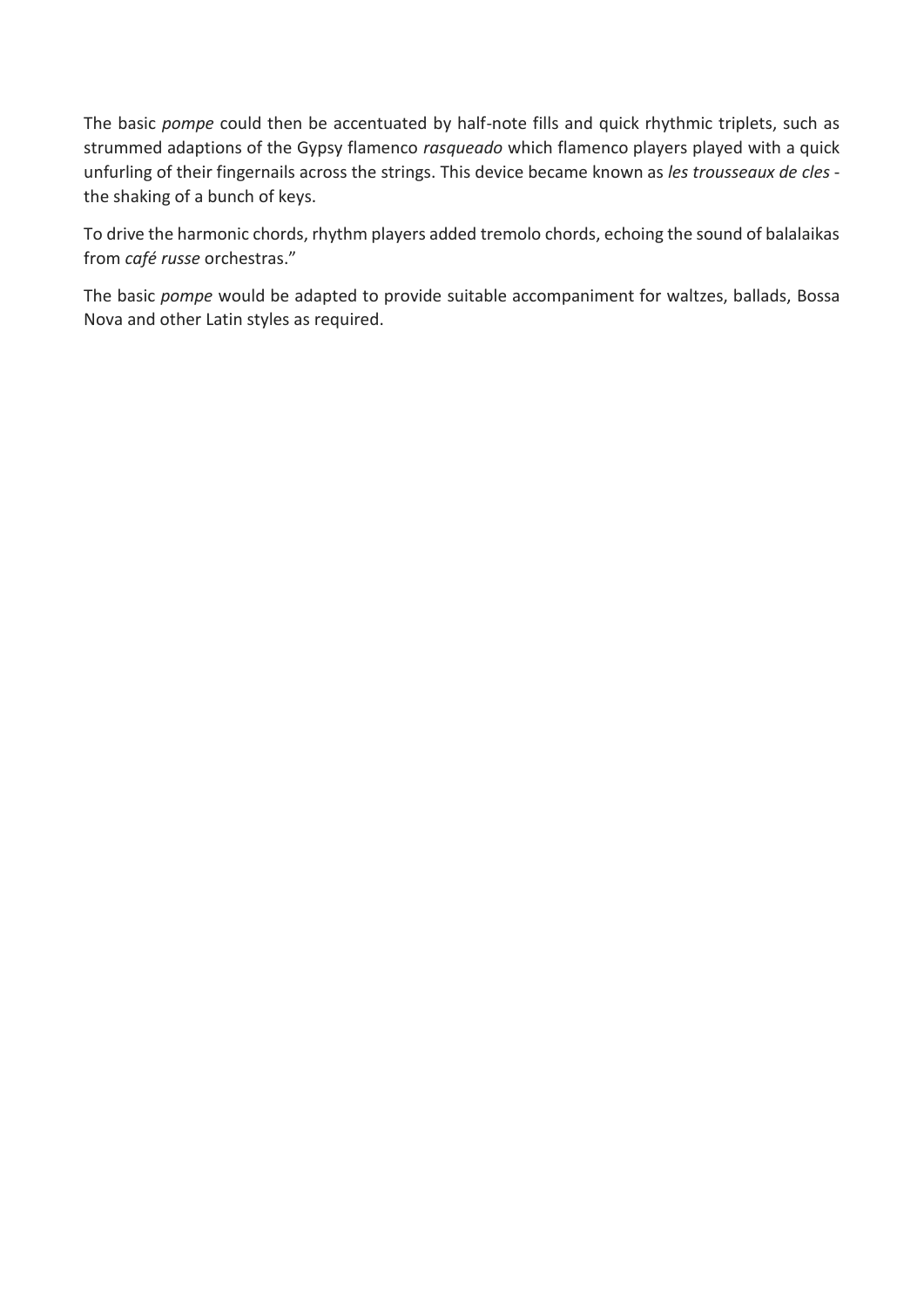## 4 – Examples of Gypsy Ensemble Line-ups

Gypsy jazz ensembles commonly use the following players:

#### **Duo**

2 x guitars only or

1 x guitar plus a lead instrument which may be Violin, Clarinet or accordion (which could also provide a bass line) or a vocalist.

#### **Trio**

As above + bass or 2 x guitars plus a vocalist or lead melody instrument.

#### **Quartet**

Typically utilising a Violin or Clarinet lead or vocalist + 2 x guitars + bass

#### **Quintet Format**

Probably the best known format is Violin, 3 x guitars + bass, as exemplified by the Quintette du Hot Club de France. The Quintet format provides opportunities to introduce a wider variety of instruments, plus a vocalist if required.

Typical Quintet line-ups may be:

| 3 x Guitars (2 x rhythm and 1 x lead)      | <b>Bass</b> | Violin or Clarinet or vocalist |
|--------------------------------------------|-------------|--------------------------------|
| $2 \times$ Guitars (1 x rhythm + I x lead) | <b>Bass</b> | Violin & Accordion             |

Note the absence of kit drums in all of the above line ups.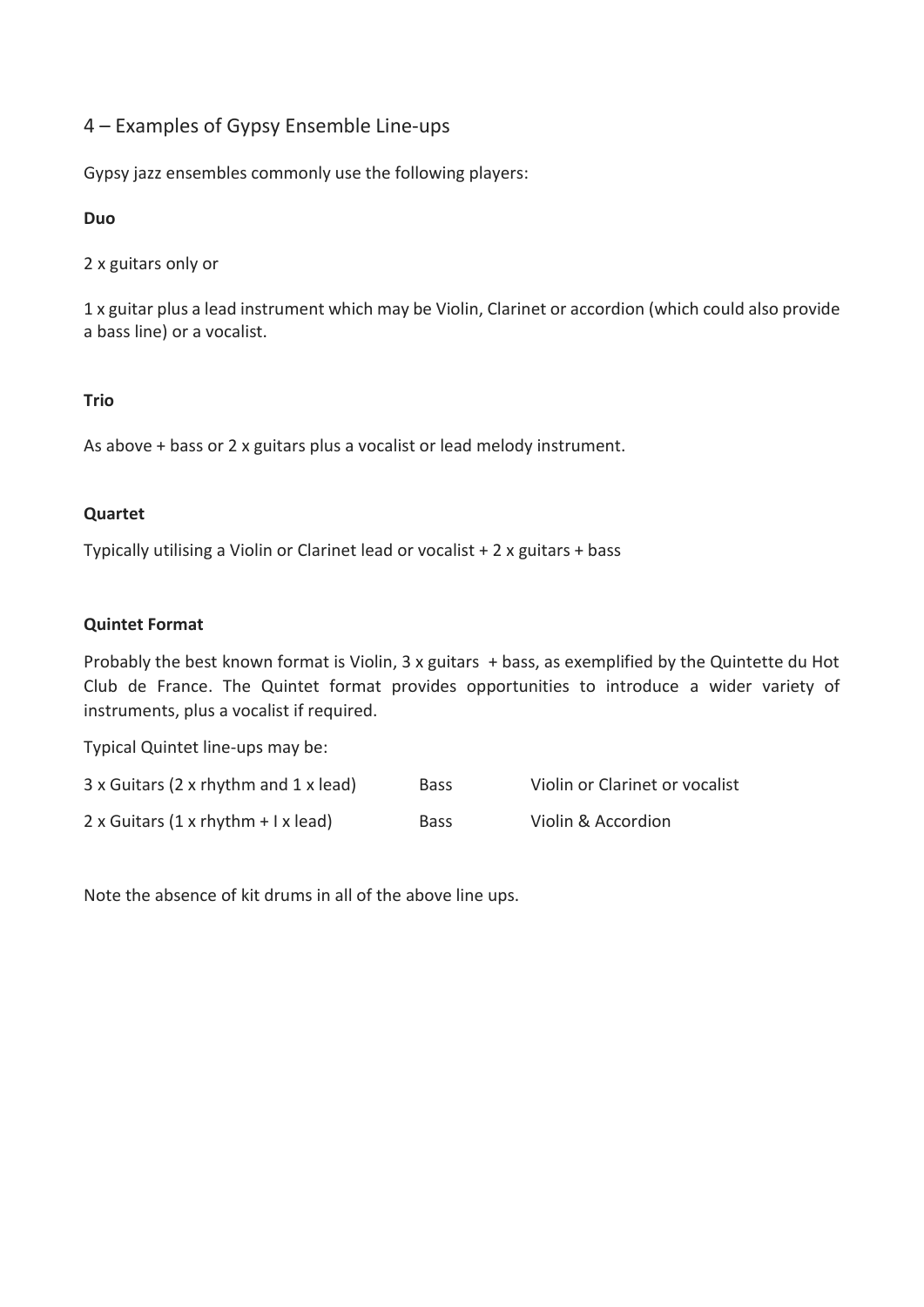## 5 – Style & Playing Technique

#### **Important Technique Points**

Here is a summary of the important points of technique which will allow you to play "La Pompe" in an authentic manner when starting out

- Relax the wrist of your strumming hand
- Use down strokes **only** at first
- Use left hand release to keep chord sounds short
- Mute un-played strings with your fretting hand
- Use detached bass notes, especially when working without a bass player
- Occasional use of octaves is OK but don't overdo it!
- Do not rest the forearm on the body of the guitar
- When you start out, use all down strokes
- Bothe Traditional La Pompe and Down stroke La Pompe share the same two down strokes.

#### **Holding the pick**

Type of picks – For Gypsy Guitar, the plectrum is usually quite thick, from 2mm – 5mm and made of hard material. The pick is held firmly (but not too tightly) between the thumb and the index finger of the strumming hand.

#### **Modern La Pompe**

- Modern La Pompe style uses all Down Strokes as follows Short - Shorter - Short - Shorter
- In the first down stroke, don't involve your wrist
- In the second down stroke, use you wrist like a whip
- In both movements, use the right side of the nail of your index finger along with your pick
- Hit all the strings with each down stroke
- All down strokes are kept short in duration by releasing the pressure of the fretting hand after each stroke. This technique is known as "half muting".

#### **Traditional La Pompe**

• Includes a shorter semi-damped up stroke with some pitch information Short - Shorter - Short - Shorter Down - Down / Up - Down - Down / Up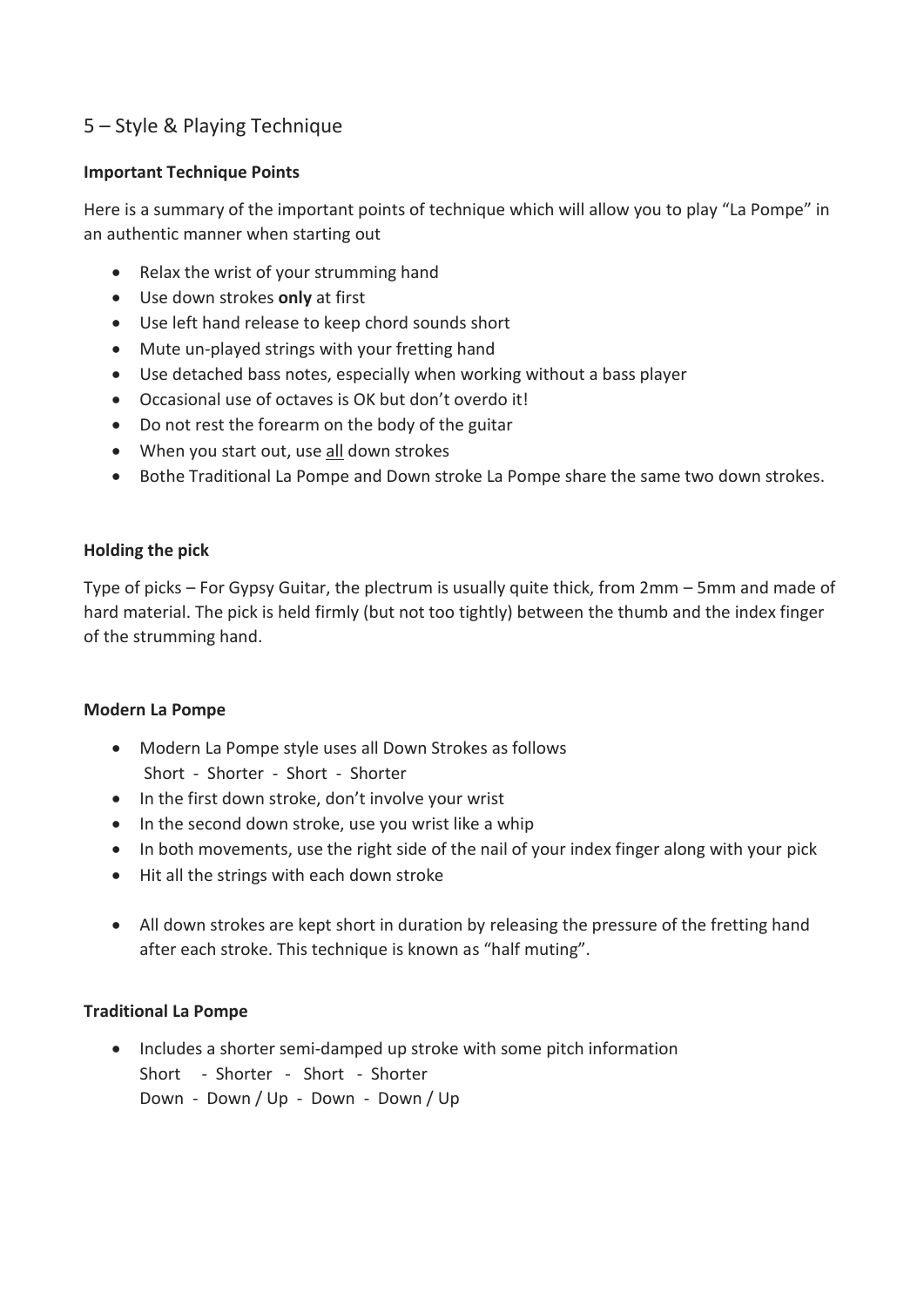- Precede the first down stroke with a short up stroke and follow it with a quick jump of your right hand towards the upper part of your guitar body, so that you finish this movement with your right hand up, close to the upper part of the guitar body.
- Emphasise the sound of the lower strings more than the sound of the upper strings
- For the down stroke, play the same "slap" that you played in the down stroke La Pompe.
- Emphasis the sound of the upper strings more than the lower strings
- Use your elbow
- Your wrist should be slightly bent
- BUT watch the up strokes it can get messy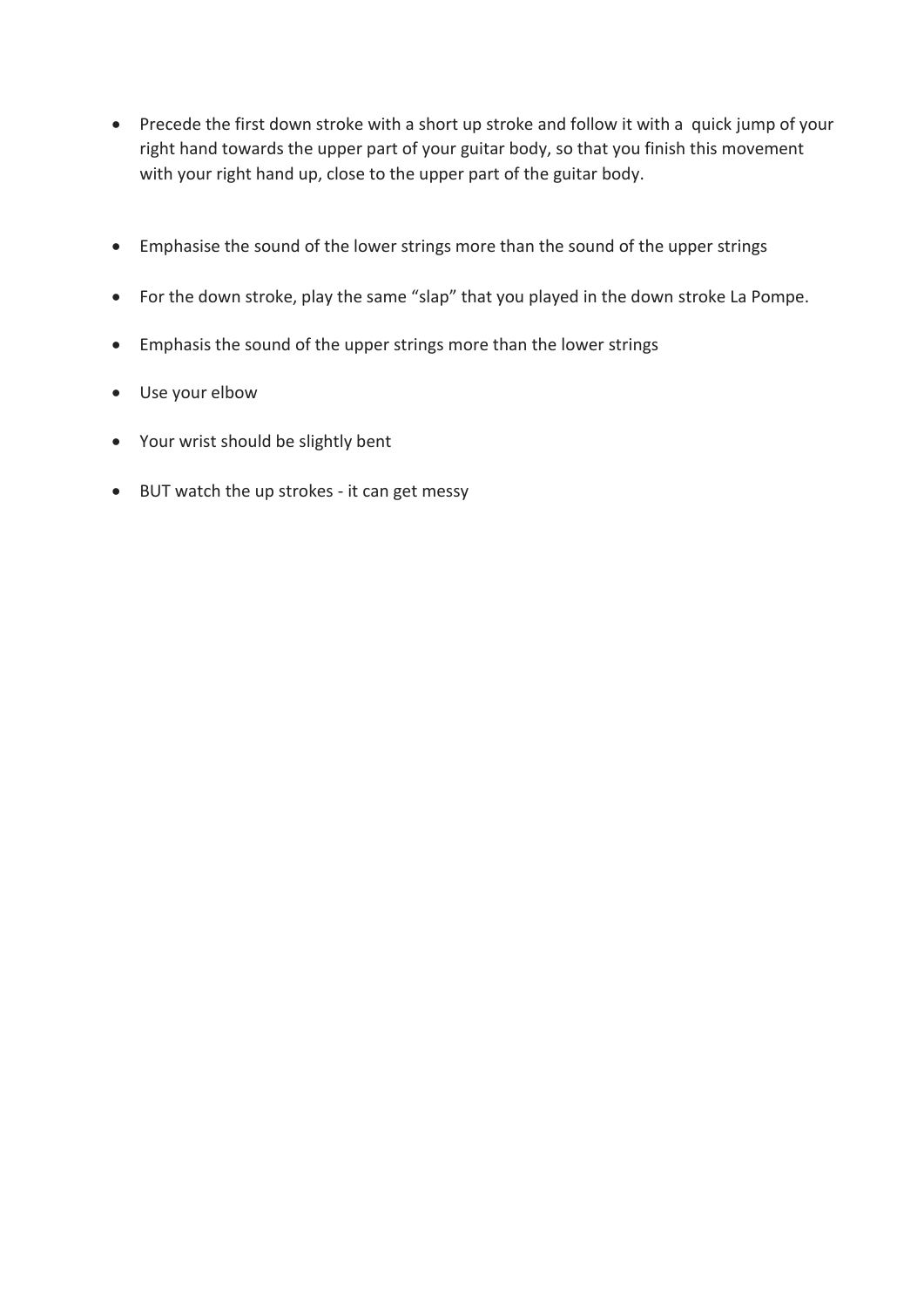#### **6 - REMEMBER**

- Keep the form of the piece. Soloists will be unforgiving of fundamental error.
- Practice with a metronome
- Use a solid and simple approach
- Not too many embellishments
- Each beat should be short and half-muted
- Use long chords sparingly
- Do not impede the lead player
- **Do** play at low volume. If you cannot hear the soloist, then you are playing too loud!
- Remember that **playing softly** allows greater dynamic range
- Make it swing. Think swung quavers.
- Beats 1 & 3 no accent, beats 2 & 4 accented, so the emphasis is on beats 2 & 4
- Use a closed strumming hand an open hand creates too much momentum and your arm will quickly tire
- Play 6 strings as one *Leger et Sec* = Short & Dry
- Use the round edge of the pick for rhythm playing. This allows a greater contact area of the pick with the strings with improved control and tone.
- Fretting Hand technique Half Muting release every beat after you have hit the chord. Half muting means less strain on your fretting hand.
- Do not grip too hard with your fretting hand, since you will quickly tire and the music will suffer
- Plectrum Hand Technique On beats 1 & 3 - flick your wrist and hit the bottom 3 or 4 strings On beats 2 & 4 - move your arm and hit 5 or 6 strings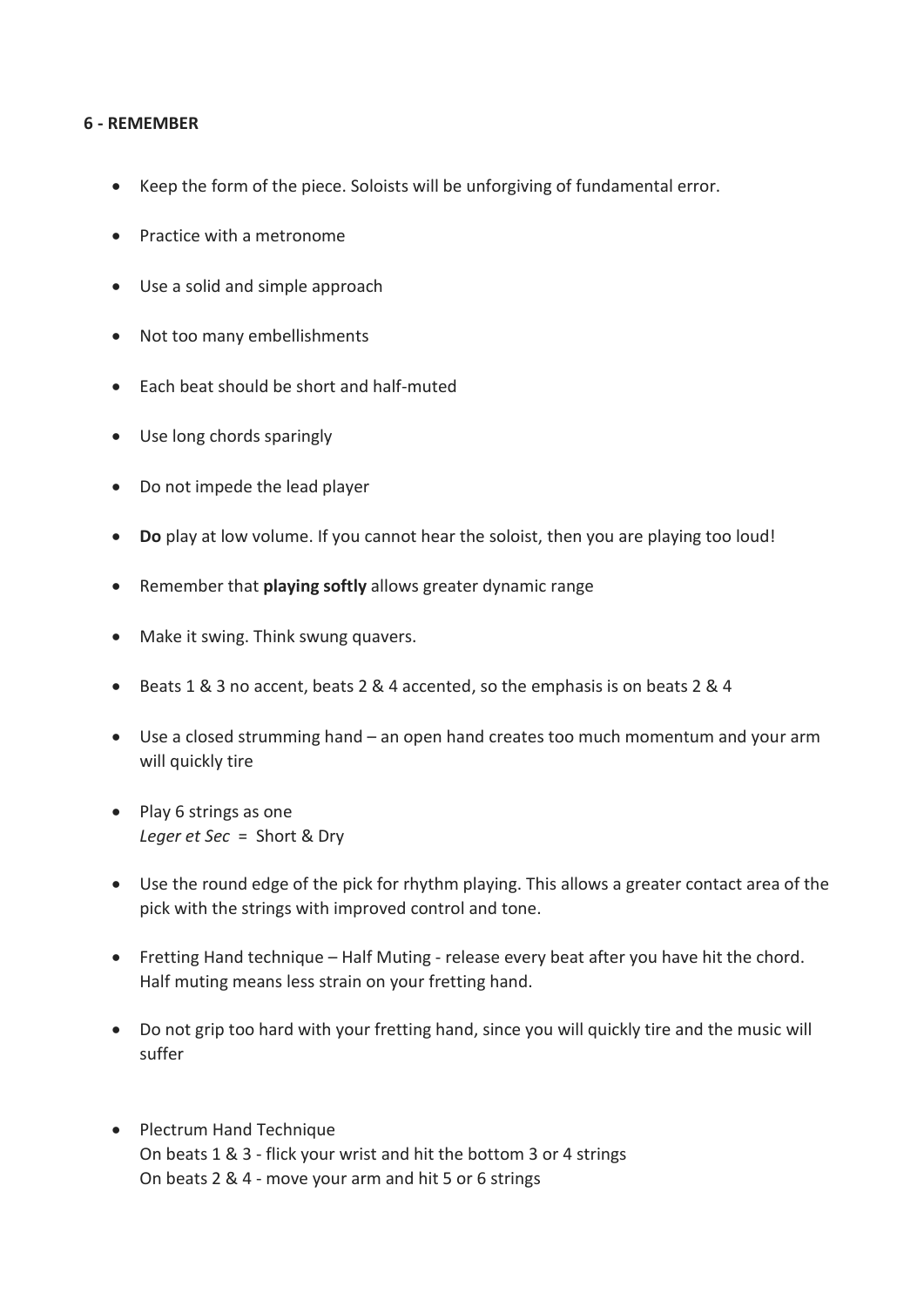- Stylistic Embellishments
- The "Shuffle". Consecutive up and down strokes with half muting. This can occasionally be heard on some early QHCF recordings. Normally only one guitar player will play this embellishment, the other rhythm player will play 4 in the bar down strokes only.
- Tremolando. A technique borrowed from mandolin & balalaika players which is used to create and release tension in the music. This requires the player to execute rapid up and down strokes with the plectrum, often simultaneously with chromatic chord runs, to provide dramatic effects.

As with all embellishments, these should be used sparingly. You can have too much of a good thing ………..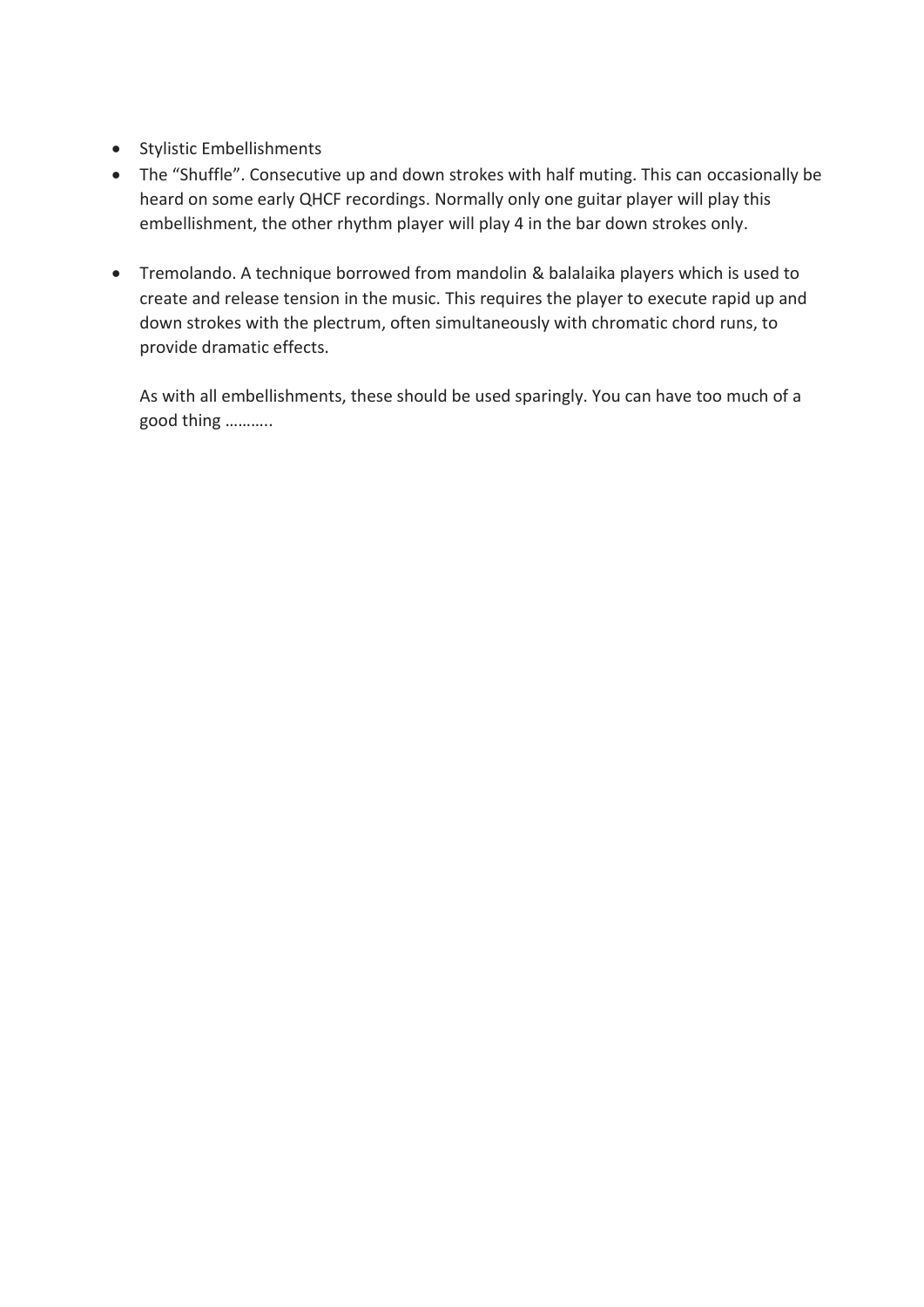### 7 – Harmonic Function

An important feature of "La Pompe" is the chord shapes Django was forced to use due to his hand injury, sustained in a near fatal caravan fire. As a consequence, standard bar (or *barre*) chords are not used very often in in gypsy jazz.

Common major and minor chords are rarely used, but are invariably embellished.

Major chords are frequently embellished with the major  $7<sup>th</sup>$  or  $6<sup>th</sup>$  and  $6<sup>th</sup>/9<sup>th</sup>$ .

Minor chords feature heavily in jazz manouche which is full of re-harmonisations aimed at giving a minor flavour to the music even if the song is written in a major key. The minor  $6<sup>th</sup>$  chord is often substituted for the sub-dominant. Dominant sevenths are also altered by flattening the 9<sup>th</sup> or 13<sup>th</sup>.

Gypsy jazz has its own set of frequently played standard tunes, which are distinct from the standards found in mainstream and modern jazz.

However, contemporary gypsy jazz players will adapt almost any type of song to the Manouche style. Gypsy swing standards include jazz hits of the '20s and '30s, such as Limehouse Blues, Dinah, original melodies by Reinhardt, including his well-known ballad "Nuages".

Many tunes are written in minor keys, one of the best known being "Minor Swing". Dorian and harmonic minor modes are frequently heard, giving a dark, modal sound to the tunes which contrasts with the uptempo and spirited performance style.

Chord voicings are usually based on closed triad shapes which can be easily shifted from one position to another on the fretboard. Simple triad shapes frequently perform several functions, depending on the musical context and bass notes. The triad voicings have the advantage of simplicity and also do not impede the solo player, providing a more open and airy framework to support improvisation by the soloist.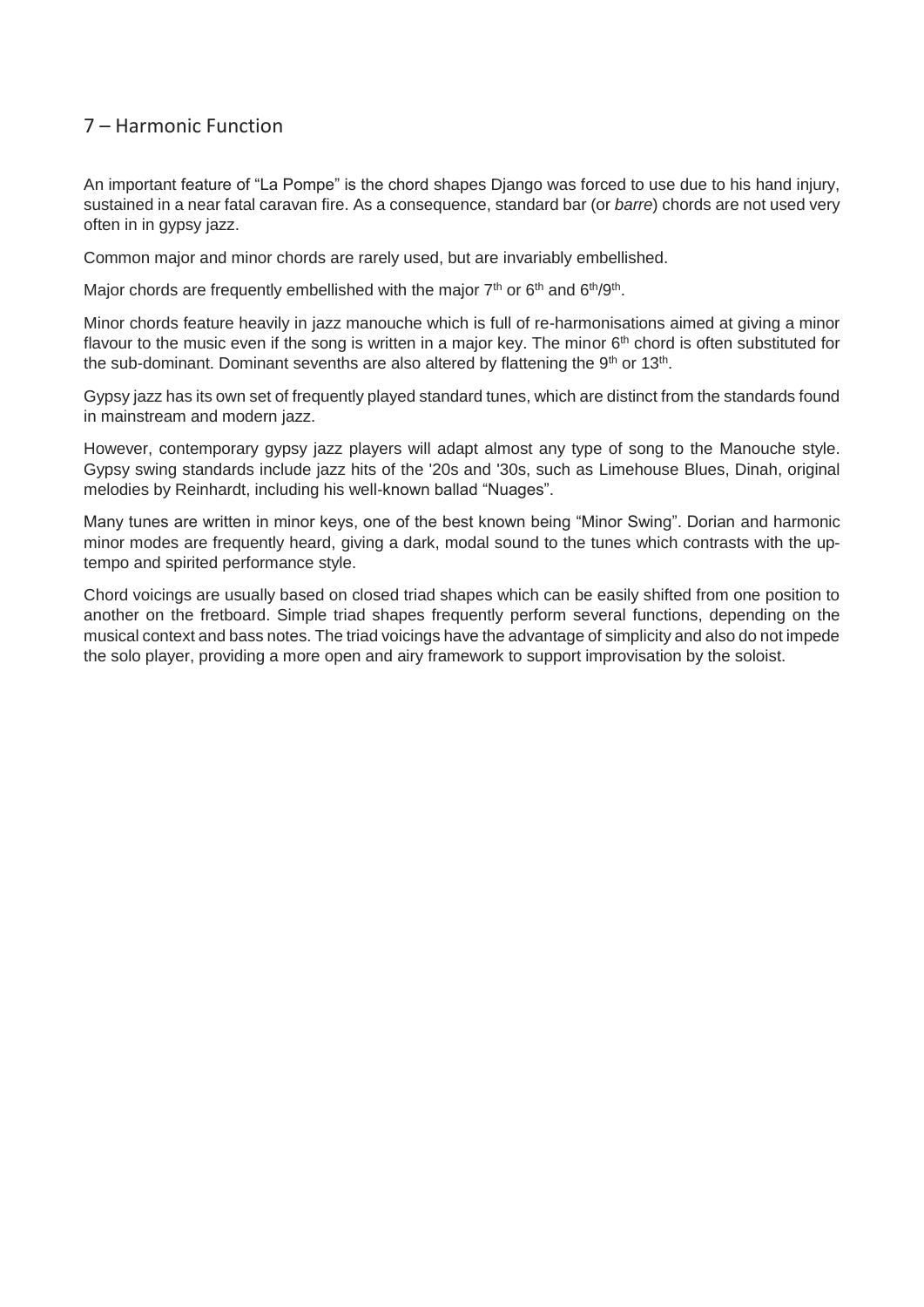#### 8 – Percussive Function

Since the typical Gypsy Jazz line-up does not normally include a drummer, the rhythm guitar player has two important roles to fulfil.

Firstly, not only must there be harmonic support for the soloist, secondly, there is also a percussive and rhythmic function which is vitally important to the overall sound of the ensemble.

The original Quintette du Hot Club de France line-up included two rhythm guitars, one lead guitar and violin and bass to complete the Quintette, but the band at its inception was in fact a quartet with just one rhythm guitarist.

Django was said to have complained to Stephane Grappelli that when Grappelli played, he had the benefit of two guitars in the rhythm section, but when he, Django, was soloing, he had only one.

To settle the matter amicably, Django's brother, Joseph Reinhardt was recruited to play rhythm guitar to complete the Quintette line-up and keep the peace!

The rhythm players plus the bass player must work as a tight knit team in order to support the soloists and drive the music forward. It is essential therefore, that the rhythm guitarists play a solid and steady style, and recordings of the QHCF will demonstrate that there are subtle differences in the playing styles of the two rhythm guitars.

One player will often be heard playing very clipped chords *leger et sec* (light and dry), with virtually no harmonic content and mainly a percussive sound, whilst the other rhythm player will play a more harmonically influenced style using longer sustained chords

The combination of these two styles provides a satisfying balance with the double bass, effectively replacing the drum kit in the ensemble.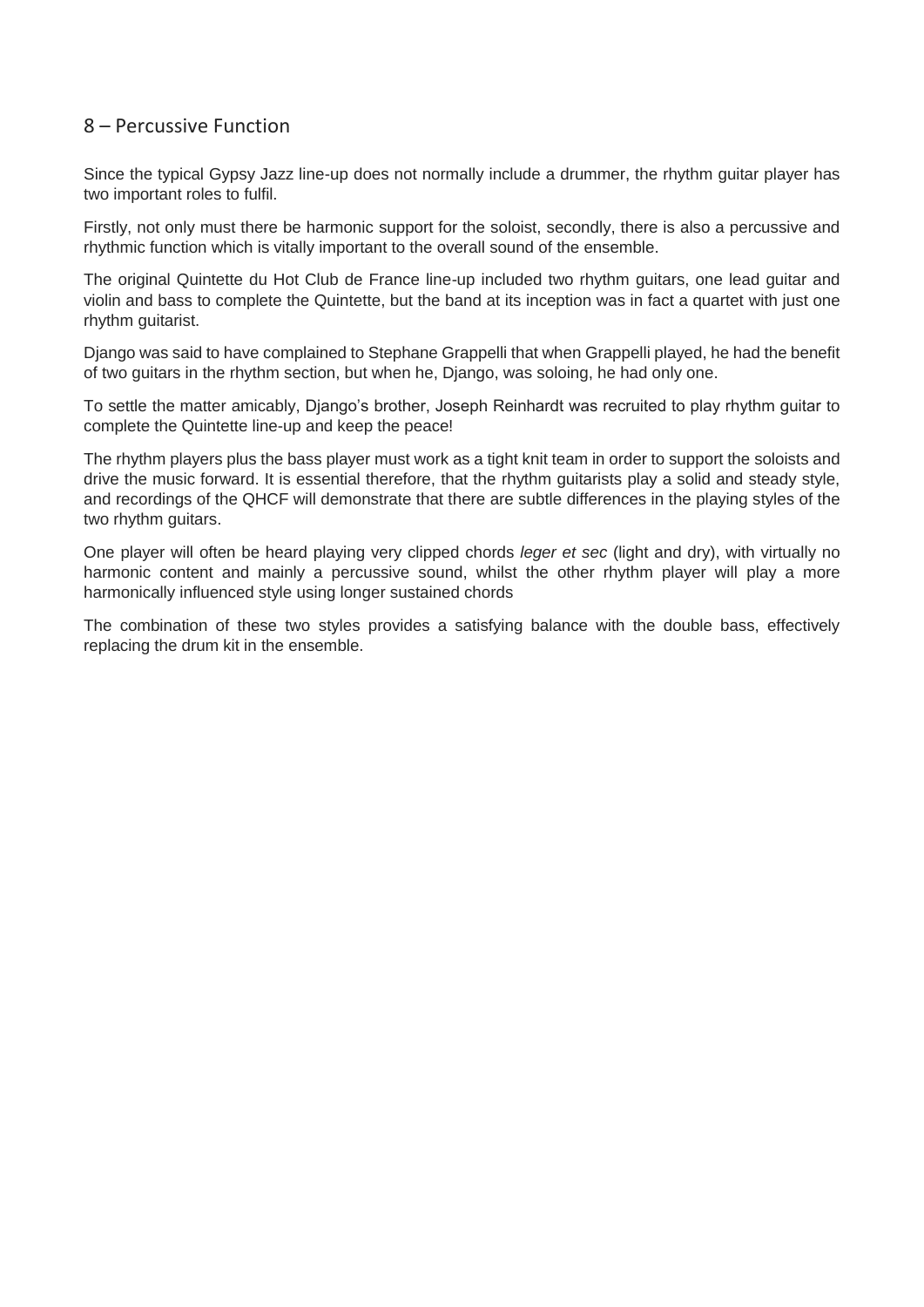## 9 – Pitfalls for the Rhythm Player

Here are some of the common pitfalls which may trap an aspiring rhythm player and incur the wrath of fellow band members

- Speeding up. It's not a race and soloists do not appreciate accelerando.
- Playing too loud! Always remember it's not a competition and you are not the soloist!
- If you cannot hear the soloist, then you are playing too loud! Remember that playing softly allows greater dynamic range and also encourages the audience to listen rather than chat during a performance
- Playing with a tense wrist. You will quickly tire if you do not play with a relaxed wrist, especially when playing the traditional *La Pompe* style with the rapid up-strokes
- Playing continuous alternate up and down strokes (Shuffle Style) throughout a tune. This will quickly destroy the swing feel of the music
- Gripping the guitar neck too tightly with the fretting hand. Use your fretting hand to release the strings to keep chord sounds short. Half muting means less strain on your fretting hand.
- Allowing open or unwanted strings to ring on. Always mute un-wanted or un-played strings with your fretting hand and remember - *Leger et Sec = Light & Dry*
- Using detached bass notes on beats 1 & 3 when a bass player is present. This is OK when there is no bass player, but you will soon be called to account if you try to duplicate the bass player's role!
- Excessive use of octave runs is frowned upon, since it will detract from the featured soloist's performance. Occasional use is OK on turnarounds, but don't overdo it!
- Gripping the pick too tightly. This will soon result in hand cramps and tiredness
- Playing with an open pick hand. This will also tire you out quickly
- Playing in a very busy style. Over embellishment of the rhythm part is not acceptable and detracts from the solo.
- Losing track of the form
- FINALLY K. I. S. S. Keep it simple!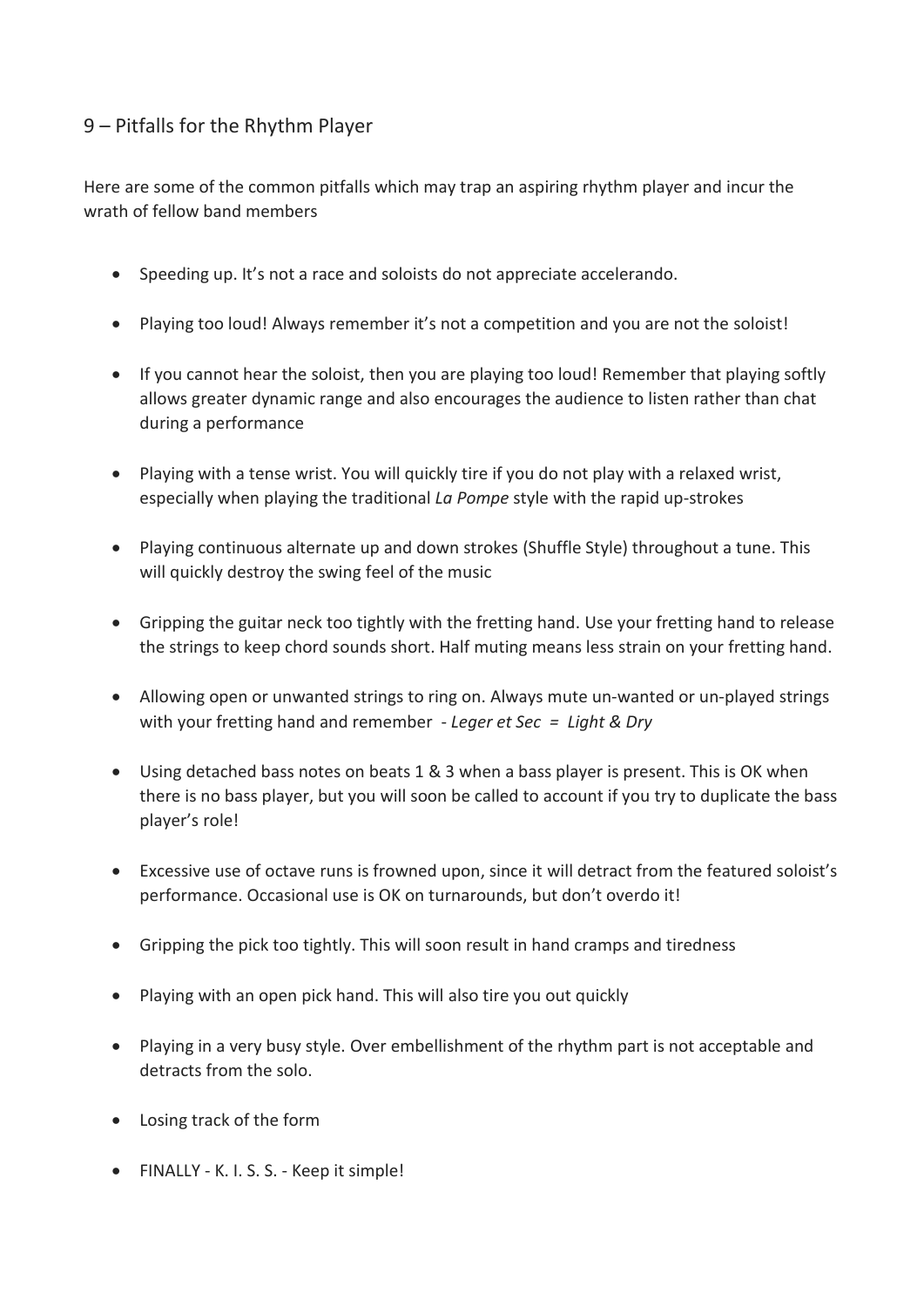## – Musical Examples & Tablature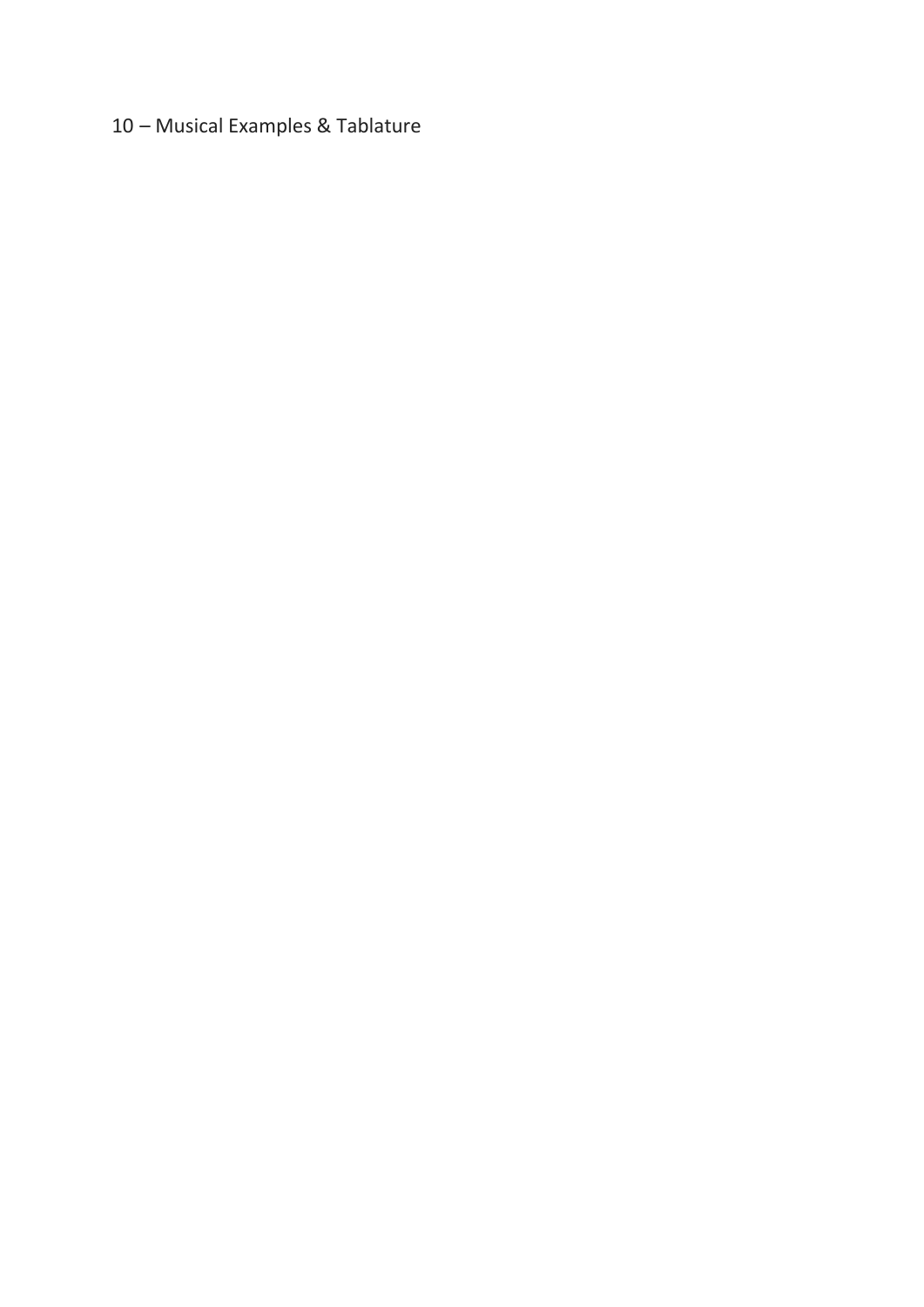#### 11 - Sources

**Gypsy Guitar – The Secrets - Volume One** *Angelo Debarre, Samy Daussat & Denis Roux, pub. Editions Coupe De Pouce, France, 2003*

#### **Django Reinhardt**

*Charles Delaunay pub 1953, translated into English, reprinted 1961. London: Cassell*

**Gypsy Jazz – In Search of Django Reinhardt & the Soul of Gypsy Swing** *Michael Dregni pub 2008, Oxford University Press*

Yaakov Hoffer – YouTube lessons - La Pompe

Authors own notes following attendance at master classes presented by the following:

- Tim Kliphuis (violin) & Reinier Voet (guitar) Masterclass Grappelli-Django Camp 2017 & 2018, Amersfoort, Netherlands
- Antoine Boyer (guitar) Masterclass Grappelli-Django Camp 2017 & 2018, Amersfoort, **Netherlands**
- Duved Dunayevsky (guitar) Masterclass & one-to-one lessons March Manouche 2018 & 2019, Menai Bridge
- Angelo Debarre (guitar) Masterclass March Manouche 2019, Menai Bridge
- Rocky Gresset (guitar) Masterclass March Manouche 2019, Menai Bridge
- Denis Chang (guitar) Masterclass March Manouche 2019, Menai Bridge
- Christaan Van Hemert Masterclass March Manouche 2018, Menai Bridge